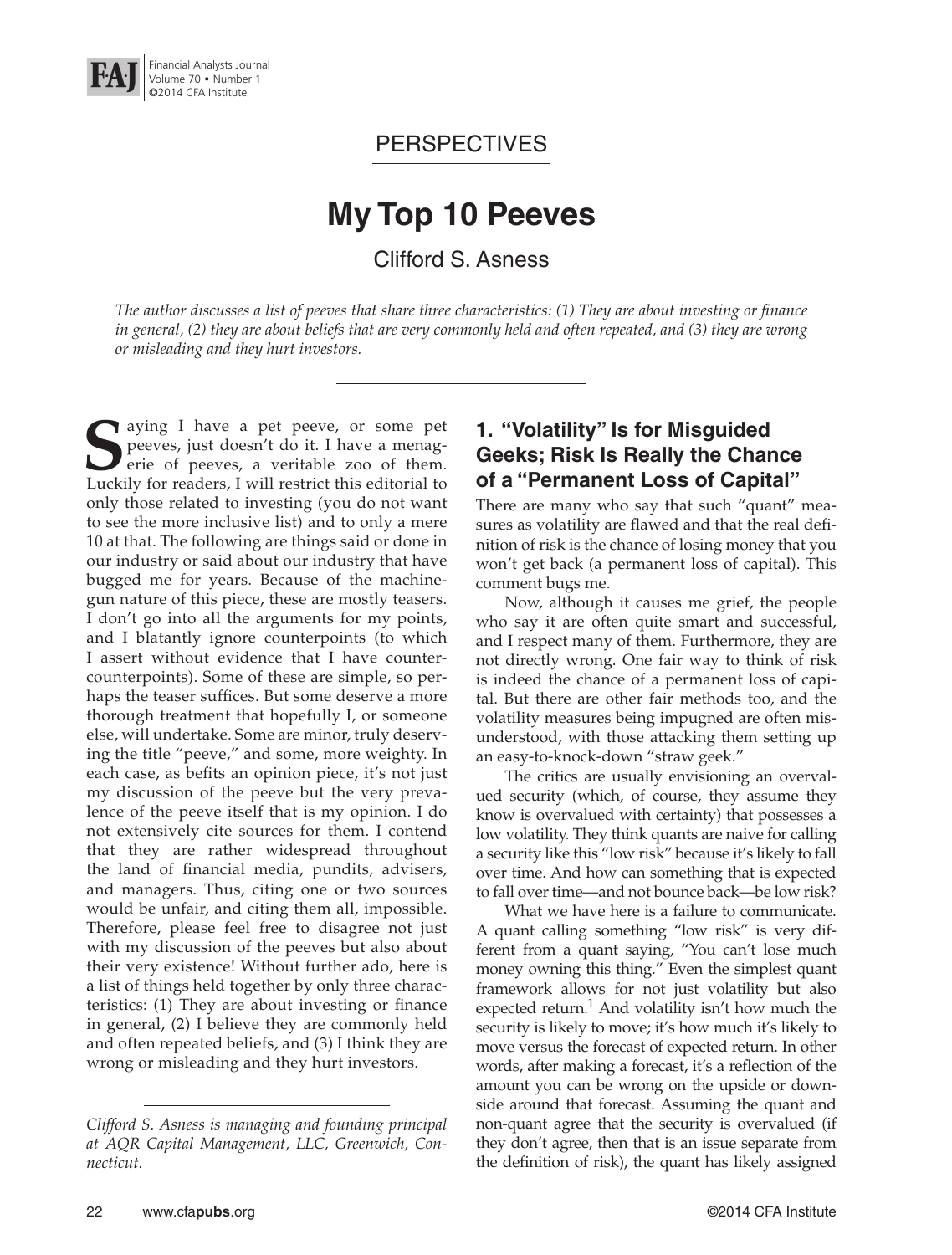it a negative expected return. In other words, both the quant and the non-quant dislike this security. The quant just expresses his dislike with the words "negative expected return" and not the words "very risky."

A clean example is how both types of analysts would respond to a rise in price unaccompanied by any change in fundamentals now or in the future. On the one hand, those who view risk as "the chance of permanent loss" think this stock just got riskier. Viewed in their framework, they are right. On the other hand, quants tend to say this stock's long-term expected return just got lower (same future cash flows, higher price today) rather than its risk/volatility went up, and they too are right!

It is also edifying to go the other way: Think about a super-cheap security, with a low risk of permanent loss of capital to a long-term holder, that gets a lot cheaper after being purchased. I—and everyone else who has invested for a living for long enough—have experienced this fun event. If the fundamentals have not changed and you believe risk is just the chance of a permanent loss of capital, all that happened was your super-cheap security got superduper cheap, and if you just hold it long enough, you will be fine. Perhaps this is true. However, I do not think you are allowed to report "unchanged" to your clients in this situation. For one thing, even if you are right, someone else now has the opportunity to buy it at an even lower price than you did. In a very real sense, you lost money; you just expect to make it back, as can anyone who buys the same stock now without suffering your losses to date.

If you can hold the position, you may be correct (a chance that can approach a certainty in some instances if not ruined by those pesky "limits of arbitrage"). $^2$  For example, when my firm lost money in 1999 by shorting tech stocks about a year too early (don't worry; it turned out OK), we didn't get to report to our clients, "We have not lost any of your money. It's in a bank we call 'short NASDAQ.'" Rather, we said something like, "Here are the losses, and here's why it's a great bet going forward." This admission and reasoning is more in the spirit of "risk as volatility" than "risk as the chance of a permanent loss of capital," and I argue it is more accurate. Putting it yet one more way, risk is the chance you are wrong. Saying that your risk control is to buy cheap stocks and hold them, as many who make the original criticism do, is another way of saying that your risk control is not being wrong. That's nice work if you can get it. Trying not to be wrong is great and something we all strive for, but it's not risk control. Risk control is limiting how bad it could be if you are wrong. In other words, it's about how widely reality may differ from your forecast. That sounds a lot like the quants' "volatility" to me.

Although I clearly favor the quant approach of considering expected return and risk separately, I still think this argument is mostly a case of smart people talking in different languages and not disagreeing as much as it sometimes seems. $3$ 

## **2. Bubbles, Bubbles, Everywhere, but Not All Pop or Sink**

The word "bubble," even if you are not an efficient market fan (if you are, it should never be uttered outside the tub), is very overused. I stake out a middle ground between pure efficient markets, where the word is verboten, and the common overuse of the word that is my peeve. Whether a particular instance is a bubble will never be objective; we will always have disagreement *ex ante* and even *ex post*. But to have content, the term *bubble* should indicate a price that no reasonable future outcome can justify. I believe that tech stocks in early 2000 fit this description. I don't think there were assumptions short of them owning the GDP of the Earth—that justified their valuations. However, in the wake of 1999–2000 and 2007–2008 and with the prevalence of the use of the word "bubble" to describe these two instances, we have dumbed the word down and now use it too much. An asset or a security is often declared to be in a bubble when it is more accurate to describe it as "expensive" or possessing a "lower than normal expected return." The descriptions "lower than normal expected return" and "bubble" are not the same thing.

As a current example, take US government bonds. They are without a doubt priced to offer a lower prospective real return now than at most times in the past (as, in my view, are equities). But could it work out? With an unchanged yield curve, which is certainly possible, you would make a very comfortable 4%+ nominal (call it 1%–2% real) a year now on a 10-year US bond, and to find a case where bonds worked out from similar levels, one only has to utter the word "Japan." Does this make bonds a particularly good investment right now? No. Does it show that they do not satisfy the criteria for the word *bubble*, thereby demonstrating how the word is overused? Yes.

## **3. Had We But World Enough, and Time, Using Three- to Five-Year Evaluation Periods Would Still Be a Crime**

Nobody, including me in this essay, wants to deal with the very big problem that we often do not have enough applicable data for the investing decisions we make. We evaluate strategies, asset classes,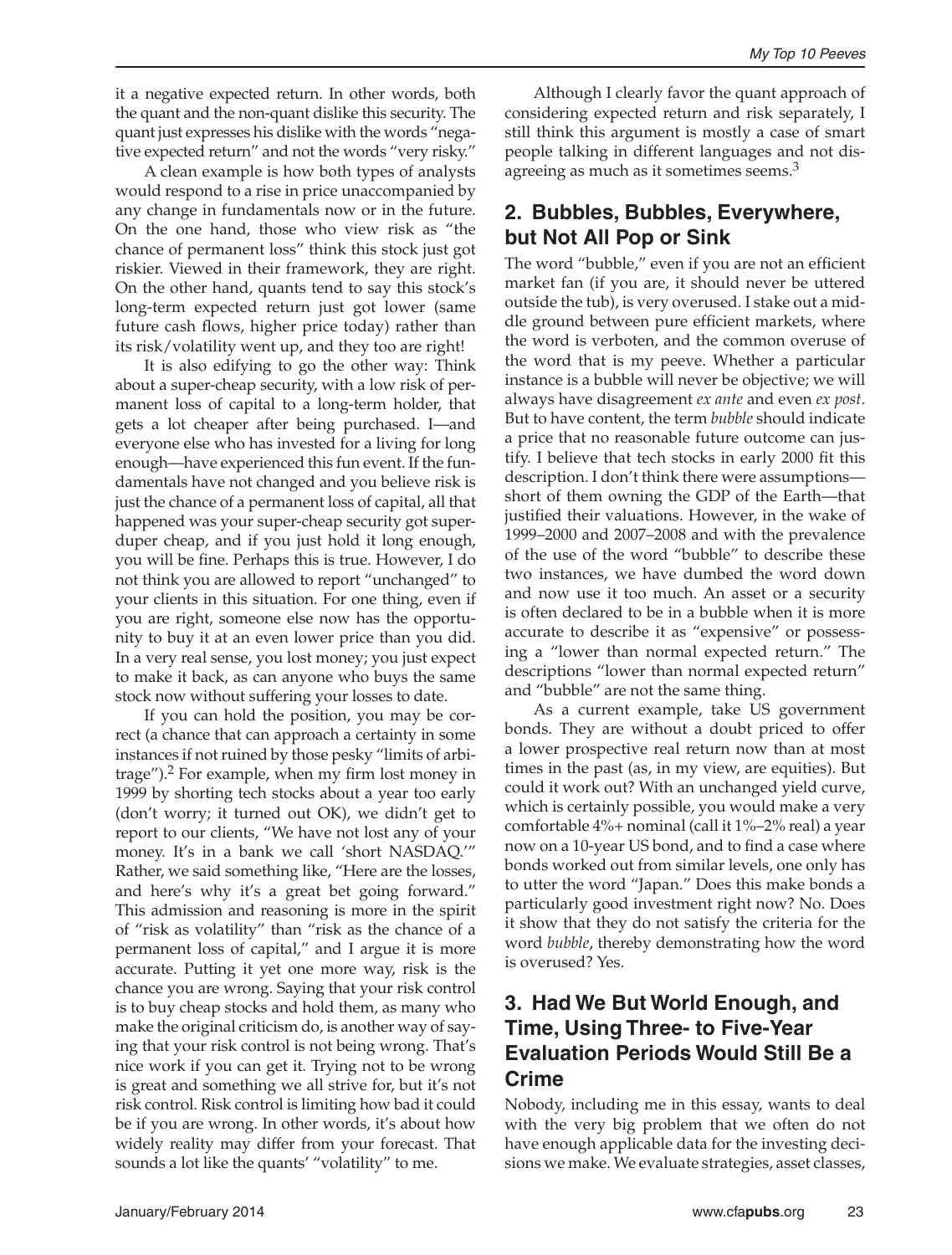managers, and potential risk events using histories the statisticians tell us are too short or too picked over. These histories are generally insufficient and very vulnerable to such things as data mining, *ex post* selection of winners who don't repeat (though it's generally churlish to be horribly disappointed when your monkey who typed *Hamlet* produces only *Coriolanus* next time), and simple randomness.

Too often, we default to thinking like, "We have to make decisions, and even if historical data are inadequate, you have nothing better to offer, so we'll use what we have." I think there is something better. Investors should elevate judgment (not minute-by-minute judgment but judgment in portfolio and strategy selection) and a consistent philosophy to be more equal partners with data.4

But all of these issues are subject for a much longer piece. Here, I set my sights (and peeve) on easier game. Not only are insufficient data often driving our decisions, but the data we have are often used with the wrong sign. I refer to the threeto five-year periods most common in making asset class, strategy, and manager selection decisions. One of the few things we do know is that over three to five years, pretty much everything has shown some systematic, if certainly not dramatic, tendency to mean revert (especially when one accounts for and avoids the powerful effect of momentum at shorter horizons). This means that when we rely on three- to five-year periods to make decisions—favoring things that have done well over this time period and shunning things that have done poorly (note the past tense)—we aren't just using data meaninglessly; rather, we are using data backwards. Essentially, with a disciplined approach, value and momentum are both good long-term strategies, but you don't want to be a momentum investor at a value time horizon. That's precisely what many of us who use three- to five-year periods end up being.

#### **4. Whodunit?**

The war continues over whether the 2007–08 financial crisis was caused by government or by the big banks. This debate is another clear candidate for a far longer exploration, but a few peeves jump out. Those who have read some of my other work will, I hope, be pleasantly surprised at the nonpartisan nature of my ire here. My first peeve is with the idea that we will ever find, or should find, one real culprit. When any bubble bursts (yes, I remember Peeve 2 and still choose the word "bubble") and a global financial meltdown follows, nearly everyone shares some blame. You can't get a good bubble off the ground without government, the financial industry (including not just bankers, who are often the named party, but the whole real estate industry, the entire mortgage finance industry, rating agencies, and others), and regular individuals (nobody wants to lay any blame on Main Street; where is the political hay in that?) acting stupid and shortsighted (e.g., quitting real jobs to flip houses).

My second, and more important, peeve regarding this issue is that the typical narratives and debates conflate two events. We had (1) a real estate/credit bubble in prices that, upon bursting, precipitated (2) a massive financial crisis. The collapse of the real estate/credit bubble did not have to lead directly to the financial crisis. See the tech bubble's deflation for a clear counterexample.<sup>5</sup> The questions of who should shoulder what share of the blame for the real estate bubble and who should shoulder what share of the blame for the financial crisis do not necessarily lead to the same answer. There are basically two sides here: What you might call the progressive "left" wants to blame Wall Street, and what you might call the libertarian "right" wants to blame government. Both sides act like they're arguing with each other even though the blame-the-government side is mostly talking about the creation of the real estate bubble and the blame-the-banks side is mostly talking about the financial crisis. They are both being, perhaps, rational—if not always honest—debaters, and without picking a winner, I'd say they are both focusing on what's best for their argument. But much of the time, they are not really debating each other. Although perhaps it is ultimately hopeless because of inherent difficulty and all our personal biases, until we treat these as two separate, deeply related, $6$  but sequential events to which all major parties contributed to some degree, we haven't a prayer of really understanding what happened and making serious headway on reducing the risk of it happening again (which, by the way, I don't think we've done much of—a peeve for another day).

## **5. I Would Politely Request People Stop Saying These Things**

**"It's a stock picker's market."** I don't know what it means to say, "It's a stock picker's market." It may mean the whole market isn't going straight up now so you have to make your money picking the right stocks, but I don't understand why active managers would suddenly get better at stock picking at those times. Note that I do think a valid use of this concept may occur when, after adjusting for market moves, there is not a lot of dispersion in stock returns, meaning that individual stocks tend to move in lockstep, leaving little idiosyncratic volatility—a necessary (but not sufficient!) ingredient to generate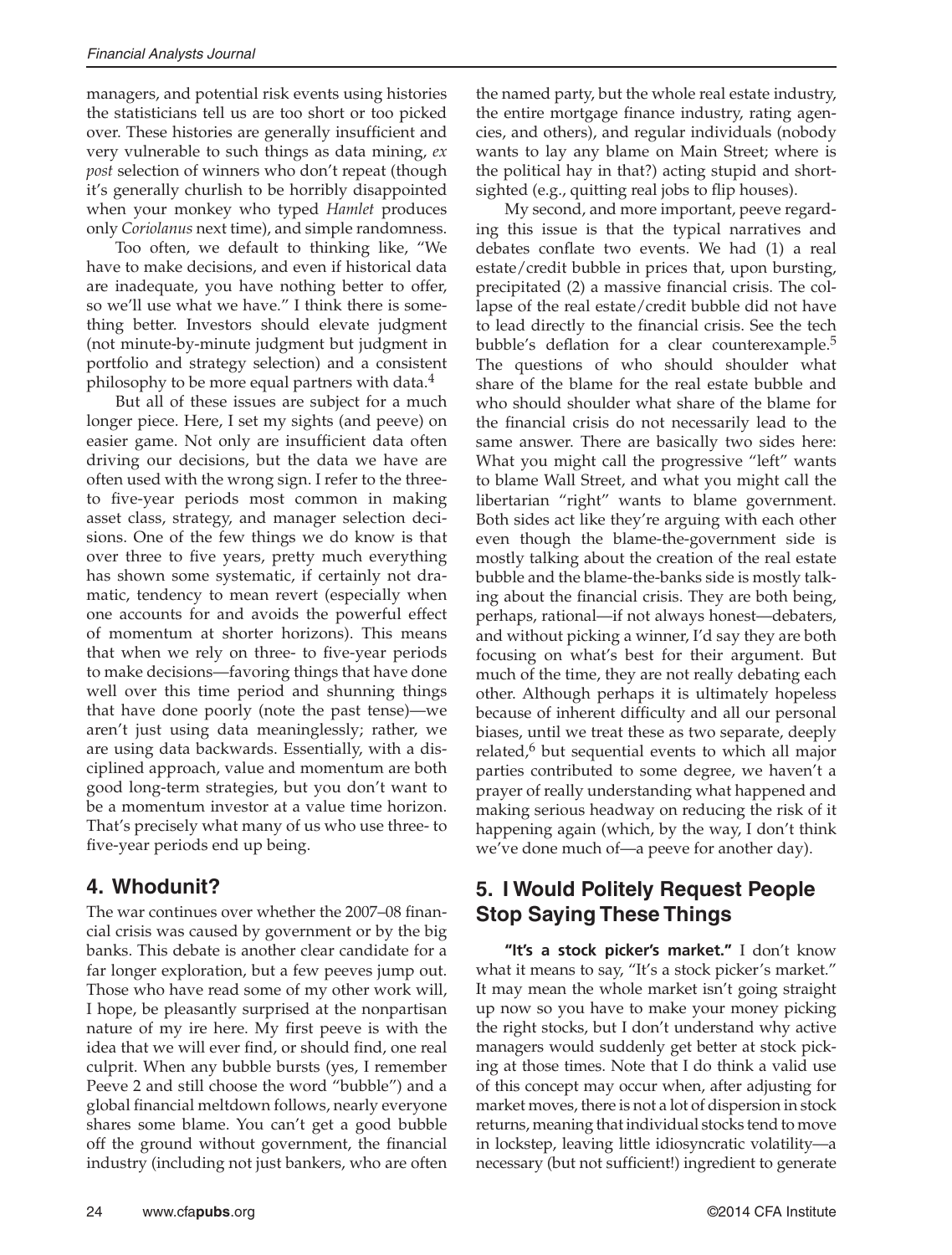outperformance (assuming one is unwilling to lever up smaller differences at these times). But that's a quant measure, and I don't think that's what many people mean by this comment. I think they mean, "We will have to pick stocks now because the market isn't making us money the easy way." To the extent I'm wrong, I withdraw the peeve (is there a specific form I need to file for that?).

Similarly, you often hear financial professionals say such things as, "Forecasting market direction from here is exceptionally difficult" in a tone conveying, "Gee, this is really strange." Well, I think forecasting the market over short-term horizons is always exceptionally difficult. If they said, "Our market-timing forecasts are mostly useless most of the time, but right now, they are completely useless," I suppose I'd be OK with it, but I'm not holding my breath that they will.

**"Arbitrage."** The word "arbitrage" in academia means "certain profits," whereas in practical investing, arbitrage often means "a trade we kind of like." Some in the industry adhere to a perhaps reasonable middle ground: that arbitrage is not riskless, but unlike much of investing, it involves going long and short very similar securities and betting on a price difference. I can live with that. But it is clear that many use it in the loosest sense and, therefore, strip it of its meaning.

**"There is a lot of cash on the sidelines."** Every time someone says, "There is a lot of cash on the sidelines," a tiny part of my soul dies. There are no sidelines. Those saying this seem to envision a seller of stocks moving her money to cash and awaiting a chance to return. But they always ignore that this seller sold to somebody, who presumably moved a precisely equal amount of cash off the sidelines.

If you want to save those who say this, I can think of two ways. First, they really just mean that sentiment is negative but people are waiting to buy. If sentiment turns, it won't move any cash off the sidelines because, again, that just can't happen, but it can mean prices will rise because more people will be trying to get off the nonexistent sidelines than on. Second, over the long term, there really are sidelines in the sense that new shares can be created or destroyed (net issuance), and that may well be a function of investor sentiment.

But even though I've thrown people who use this phrase a lifeline, I believe that they really do think there are sidelines. There aren't. Like any equilibrium concept (a powerful way of thinking that is amazingly underused), there can be a sideline for any subset of investors, but someone else has to be doing the opposite. Add us all up and there are no sidelines.<sup>7</sup>

#### **6. The First Step Is Admitting It**

To me, if you deviate markedly from capitalization weights, you are, by definition, an active manager making bets. $8$  Many fight this label. They call their deviations from market capitalization—among other labels—smart beta, scientific investing, fundamental indexing, or risk parity.<sup>9</sup> Furthermore, sometimes they make distinctions about active versus passive based on why they believe in their strategies. You can believe your strategy works because you're taking extra risk or because others make mistakes, but if it deviates from cap weighting, you don't get to call it "passive" and, in turn, disparage "active" investing. This peeve may be about form over substance—marketing versus reality—but these things count.

In particular, some of the discussion these days about "smart beta" refers to it as "a better way to get market exposure." It's not. It may indeed offer added return, and many who offer smart beta do it with value tilts (which I like). But whether it is profitable and a good idea is an issue separate from whether it is active or passive. Calling it "a better way to get market exposure" frames it incorrectly. A smart beta portfolio, SB, is equal to a cap-weighted index, CW, plus the deviation of SB from CW. For those who like really simple equations:  $SB = CW$ + (SB – CW). The expression (SB – CW) indicates a kind of simple long–short portfolio (for smart beta, it's usually designed so that the net SB is not really short anything) representing a bet. Note that this is not unique to today's smart beta discussion. For instance, the justly famous Fama–French HML portfolio is simply a long–short portfolio.10 If you add it to a cap-weighted index, you don't get "better market exposure"; you get market exposure plus a separate bet on value investing. Like HML, the tilt from CW to SB also may be a good bet if offered at a fair fee (again, I love some of these strategies as if they were my own).<sup>11</sup> And, relating this to the topic of fees, of course they matter a lot. By my definition, an active portfolio does not have to have high fees (the fair fee depends on the size of the deviation from cap weighting, the expected risk-adjusted performance per unit of deviation, and the uniqueness of the active tilt). But again, a tilt, even if fairly priced, is still an active bet.<sup>12</sup>

I think people should call a bet a bet. If you own something very different from the market, you're making a bet and someone else is making the opposite bet. You might believe in your bet because you are being compensated for taking a risk, because the market has behavioral biases, or because your research is just that good. Your bet might be low or high turnover. But, regardless, you aren't passive.<sup>13</sup>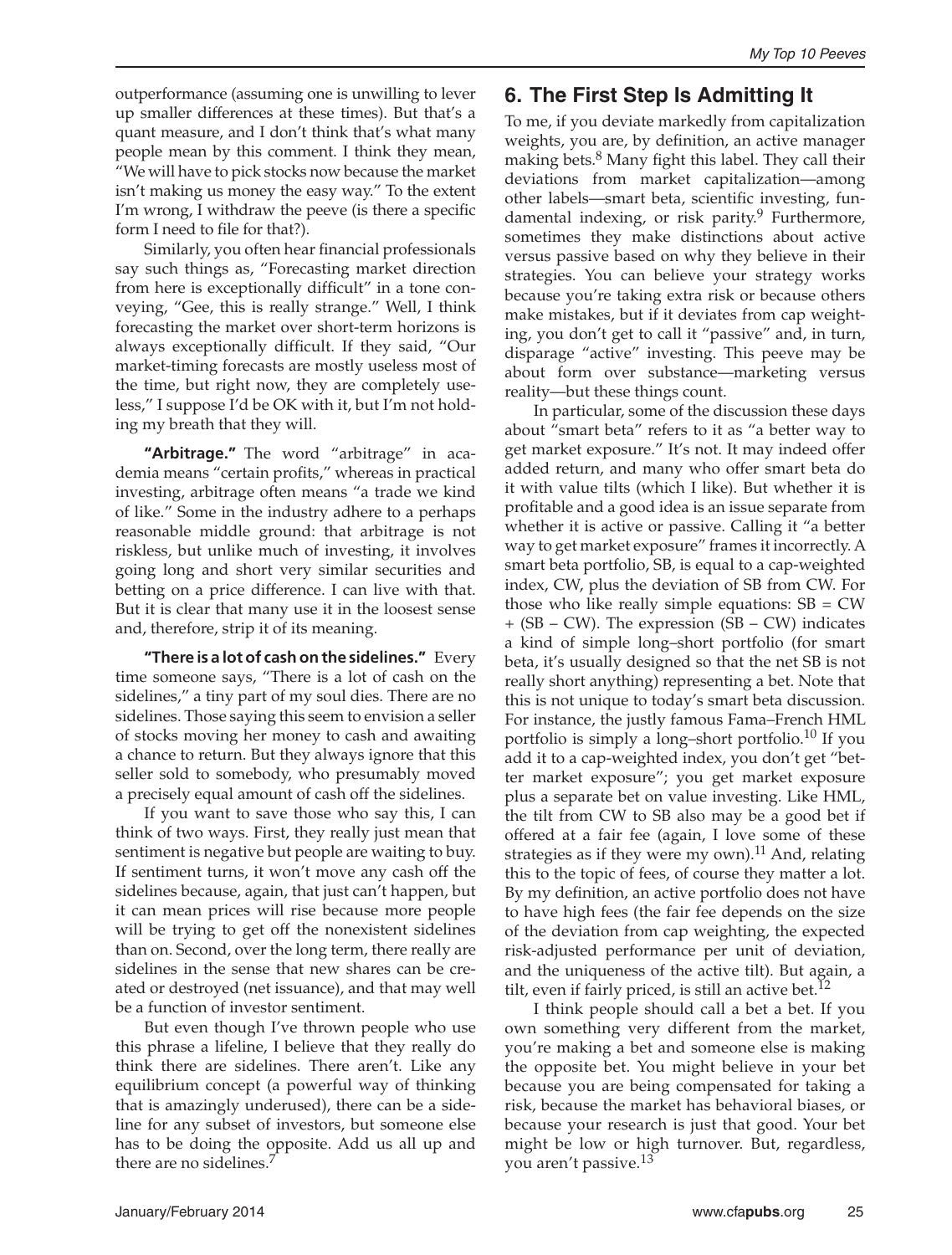# **7. To Hedge or Not to Hedge?**

There has been a flurry of discussion regarding hedge fund performance these days, with the highlight (or low light) being a rather priapic cover of *Bloomberg Businessweek* on the topic. But much of the discussion of hedge fund returns is just not cogent. Here, I feel a little like a brother to other hedge fund managers (not in the true fraternal sense but in the sense of "Nobody picks on my brother but me"). $^{14}$ When other people overstate the virtues of hedge funds, I become a critic, as my firm has been quite a few times in the past. But when other people attack them unfairly, I defend them.

The big disconnect here is that hedge funds are not fully hedged vehicles (I have long lobbied for hedge funds that fully hedge—see Asness, Krail, and Liew [2001]—but it's still not the reality on the ground). But they are also not fully long the equity market. Many hedge funds have averaged about 40%–50% equity exposure over the long term, although that number certainly has varied through time.15 So, in some years, like the current one, the press runs story after story about how hedge funds are being trounced by long-only stock indices (as an aside, out of simple familiarity, the press also focuses on the US stock market, which is trouncing the world this year, even though hedge funds tend to be more global, making the comparison seem more dire). In other years, when markets are down, commentators can oddly be overly generous to or overly critical of hedge funds. Sometimes, they ignore all evidence that hedge funds are net long stock markets and can get shocked and dismayed that "so-called uncorrelated" hedge funds are down at all with the market, even if they are down substantially less. In contrast, they may laud hedge funds as heroes because they are down less than the market (because, although not fully hedged, the funds are rarely fully long the equity market either). On this most basic issue of market exposure, popular reports are almost always breathlessly, excitedly misleading in one direction or another—be it scorn or praise. It's admittedly a hard thing to deal with because partial exposure is a more complicated story than having zero exposure or being fully invested (furthermore, as a group, hedge funds' exposure can vary over time, and this exposure can vary tremendously across individual funds). But the solution cannot be to ignore the problem and always purport to have found something extreme.

More generally, in my opinion, there are great problems and great promise in the hedge fund world. Hedge funds carry out strategies that are quite valuable (producing return with low correlation with traditional markets), such as merger and convertible arbitrage, derivatives-based trend

following, macro trading based on value and carry that are not available in other formats, and even a level of bespoke stock picking I claim no expertise in evaluating but that certainly may be valuable (particularly in a stock picker's market). The problem is that as a group, they do these things without hedging enough and, worse, they charge fees—especially performance fees—as if they were providing purely uncorrelated returns (this could be fixed by charging lower fees or performance fees based on a comparison with their expected passive net long position) on strategies that they often claim are unique to them (many are quite well known).

But I digress. My peeve is that hedge fund reporting, by both the media and industry, is almost always wrong, but in a fascinatingly varied kind of way depending on market direction and the inclination of the commentator. My hope is that this reporting and the whole hedge fund industry can improve and become a better value proposition for investors.<sup>16</sup>

## **8. I Know Why the Sage Nerd Pings**

This peeve is about the rolling brouhaha over "high-frequency trading" (HFT); I believe it's massively overwrought. HFT is mostly a good thing, not an evil conspiracy to crush Main Street. I should mention that my firm is quantitative and algorithmic but is not even close to being a high-frequency trader; we mostly have long-term views and tend to hold our positions for quite a while. But being quantitative and algorithmic is frequently, and incorrectly, mistaken for being high frequency.

I believe that most asset managers trade cheaper, and their investors are thus better off, because highly efficient high-frequency traders have largely replaced the traditional high-priced market making of the past. HFT is how modern market making in a technologically advanced world is done, and there is no going back (which doesn't preclude continued discussions about regulatory tweaks; I'm not vouching for every individual high-frequency trader or every practice of their trading).<sup>17</sup> It's cheaper because it smashed the old dealer and exchange cartel (providing a much lower barrier to entry for competing market makers), democratized flow information, and replaced very expensive humans trading a handful of securities with very cheap machines trading a great many.

To be more specific, I believe small investors, whose trade quantities tend to be fully satisfied by the size of the inside market quote, are obvious winners because the bid–ask spread is now much tighter. But traders who try to trade large amounts very quickly—and often foolishly, in my view—still benefit from lower costs because of HFT, in spite of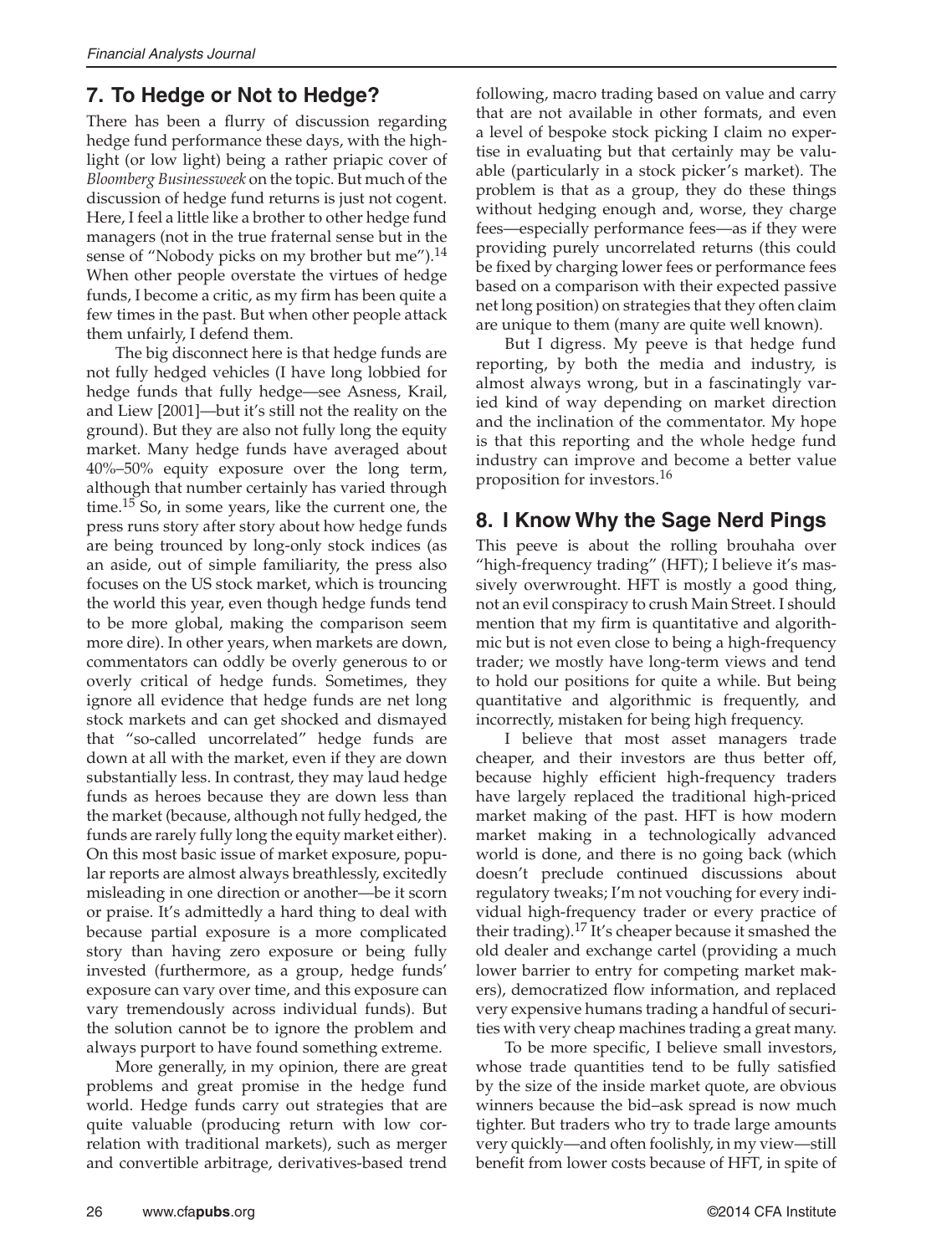the protestations of some of them. This assertion is, admittedly, hard to prove or disprove, but I suspect that before HFT, big traders didn't see prices move as immediately (as they should in a more efficient market, which HFT has created). Although this initial lack of price movement may seem like a boon, you must recall that they were still facing a much larger bid–ask spread in those days. It is quite possible that they have mistaken that initially lower market impact with their all-in costs being lower in the old days (of course, in the old days, prices still usually moved substantially during the course of a large trade).

So, why the inflamed opposition? Well, some market participants who, before HFT, used to provide liquidity in more traditional ways are simply annoyed that their business has been taken by those who provide it more cheaply. These more traditional types generate many of the negative comments about HFT (some have based entire business models around rants about HFT coupled with more traditional and more expensive services).

Still other participants, such as some large asset managers, have long resisted adapting to the new market, not only refusing to "go electronic" but also ignoring the important fact that nearly everyone else already did. They are starting to change now, but for a long time, quite a few seemed to find it easier to complain than to modernize. I suspect that many speak negatively about HFT, even though it makes them better off, for the simple reason that they don't understand it, and they are speaking to, and for, those who also don't understand it. Good anti-progress rants have always been popular. After all, until the 1700s, they still burned quant geeks at the stake.

A new and advanced technology always creates critics and predictors of all kinds of doom. I've heard HFT blamed for some bizarre things. I've heard it blamed for bubbles. How high-frequency traders who go home flat (close to no positions held) every day create bubbles is beyond me. I've heard it blamed for why some markets and strategies seem more correlated today than in the past (again, how this can be true is beyond me). I've heard some say HFT causes volatility (on net, you would expect the opposite from market makers), even though volatility in this age of HFT has mostly been very low except for the bursting of the decidedly lowfrequency housing bubble (thankfully, I've not yet found anyone who believes high-frequency stock trading made people pay crazy amounts for housing). I've heard it blamed for hurting investor "confidence." That may be true but only because people are telling investors such silly things about it. It's rather circular logic to blame HFT for this fact.

Although it's not all they do, market making that is, taking the other side of whoever is trading and making some fraction of a bid–ask spread for it—is indeed the core economic activity of  $HFT<sup>18</sup>$ Once we see that market making is the core activity of HFT, we can also see that it is being compared with a mythical gentle giant of the past, the oldschool market makers who allegedly often stopped crashes in their tracks by buying securities at prices they knew were way above current market prices. These heroic figures risked their own bankruptcy to save the financial world. Why do I call this a myth? Perhaps because it has happened zero times in financial history. It is not now and has never been the business of a market maker to go broke buying securities at the wrong price in a crashing market. Furthermore, no regulations or exchange rules are going to make them do so. In fact, it is in chaotic times that market makers have tended to make their biggest profits, hardly indicative of any noble "take one for the team" ethos during tough times.

By the way, of course there have been glitches, and some were quite scary. That will happen with any new technology, and it will happen more when the system is complicated and organically grown in separate places, which it most certainly is now. But these glitches have actually been more about electronic trading than HFT (again, a longer explanation is needed, but these are far from the same), and you would have to turn the clock much further back to eliminate electronic trading in addition to HFT. But you usually don't hear that from the critics and those in the press who find HFT a convenient villain for nearly all investing scares but who won't blame electronic trading in general because doing so would be a little too Luddite even for them. Of course, as with any new technology, a continued industrywide effort to reduce technological problems, make disparate systems work and play nicer together, and modify and streamline regulation (including market structure design) is appropriate and quite possibly overdue.

To add to my general peeve that HFT is extremely misunderstood and maligned, there is a misperception that HFT firms are making money hand over fist and are a serious drain on the investing economy. HFT firms, as a group, make money, but they make far less money in aggregate than most would guess (which befits the hypothesis that they offer the customer a better deal on liquidity) and certainly less than old-school market makers made in the past. So, this is a tempest in a teapot. And if the histrionic complainers (who are protecting their own interests or trying to benefit from the hysteria they're creating) win, it can have some very bad consequences for markets and investors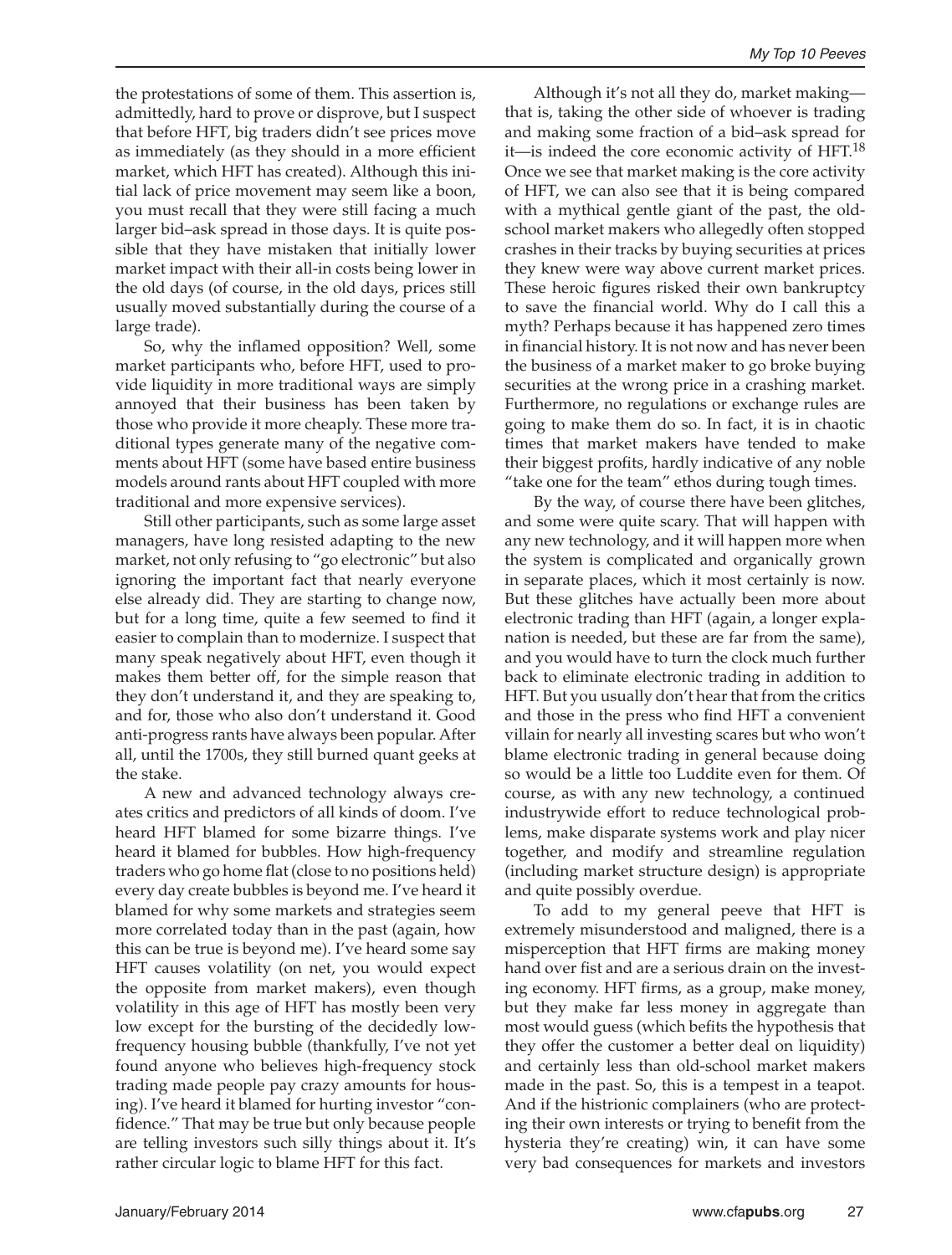(for example, see the recent imposition by some European countries of financial transaction taxes, which have already proven to be failures).

Finally, two specific elements of HFT raise concerns among some: the frequent use of canceland-correct orders and the speed at which transactions occur (it's the only aspect of finance I know of where the speed of light matters; our field's physics envy is finally bearing fruit!). But if you view highfrequency traders as mainly (not entirely) market makers, it is easy to see the reason for both of these aspects of HFT. If you are putting your willingness to buy and sell out there, as any market maker does, you are the one in danger from market moves if you do not cancel and correct your orders fast enough. That is, you can be caught trading on the wrong side of an off-market price. Ironically, being able to use speedy cancel-and-correct orders to protect themselves against having to do such off-market trades allows high-frequency traders to, on average, provide investors with tighter bid–ask spreads than would otherwise be possible. Of course, unrelated to market making, when news comes out, being able to move slightly faster than others is a slight advantage (only slight because your trade size is still limited) over customers and other, slower high-frequency traders. Although I believe this issue is small compared with the larger issue of market making, it should be noted that somebody has to be first, and investing in being the first to be able to act on news and profiting from doing so is at least as old as the Rothschilds allegedly profiting from learning of the outcome of the Battle of Waterloo first and almost certainly far older. Over time, slower investors should learn to avoid trading at these precise junctures because they are at an informational disadvantage (again, this applies to whoever was slower throughout history; it is not unique to HFT) and perhaps should pull their orders out ahead of major news announcements. Another possible application of speed is to simply be the first to win the customer trades at the current best bid or offer without any tightening of the bid–ask spread. Ironically, the failure to tighten bid–ask spreads further is often the result of overly large tick sizes (the allowable increments of price change), which are more a function of regulation and futures exchange monopolies than any failing of HFT. "Trying to be the one to serve the customer" sounds much less nefarious than normal descriptions of HFT speed but is more accurate.

But if being on the other side of a scary highfrequency trader really freaks investors out, they can just own an index fund and sidestep quite nearly the whole thing ("quite nearly" because even index funds trade a little). If you are trading up a storm on your own, this is almost definitely good advice completely separate from the HFT issue.

# **9. Antediluvian Dilution Deception and the Still-Lying Liars19**

Companies with executives who execute stock options still carry out buybacks to "prevent dilution." This is still idiocy. It may be time-honored idiocy, but it is idiocy nonetheless. The only rational reason for a company to carry out a buyback is that management believes its shares are undervalued.<sup>20</sup> To do so just to be able to tell shareholders, "See, you own as much of the company as you did before we handed out those stock options" is just nonsensical. It's wrong not on the math but on the relevance. Given the right amount of buyback, the shareholders can indeed end up owning as much of the company as before. So what? They now own as much of a company that happens to have a bunch less cash (i.e., the cash just used to buy back shares). Having a bunch less cash is worse! If the shares were overvalued, in fact, this act of financial camouflage directly hurts the very shareholders management is trying to assuage. Please don't take this too far: Issuing executive options as part of compensation may still be in the company's and other shareholders' best interest. But buying back shares to prevent dilution when they are exercised is a cosmetic silliness designed, in my view, to obscure the fact that option issuance is costly.

On a related note, the forces of good won the battle to expense executive stock options about a decade ago, yet many firms—abetted by some Wall Street analysts who apparently remember 1999–2000 with fondness instead of horror or perhaps remember it only as the year their braces came off—still report pro forma earnings before the necessary and legally mandated act of expensing them and somehow persuade people to use these silly numbers. It's amazing how hard it is to kill a scam even after you make it illegal to use it on the front page.

## **10. Bonds Have Prices Too (How Do You Think We Price Those Bond Funds?)**

This misconception is perhaps the least harmful in fact, it may even be helpful to investors—but is perhaps the most annoying to me (I'm not sure why; maybe it's because I've been hearing it the longest, given that I started in fixed income). Many advisers and investors say things like, "You should own bonds directly, not bond funds, because bond funds can fall in value but you can always hold a bond to maturity and get your money back." Let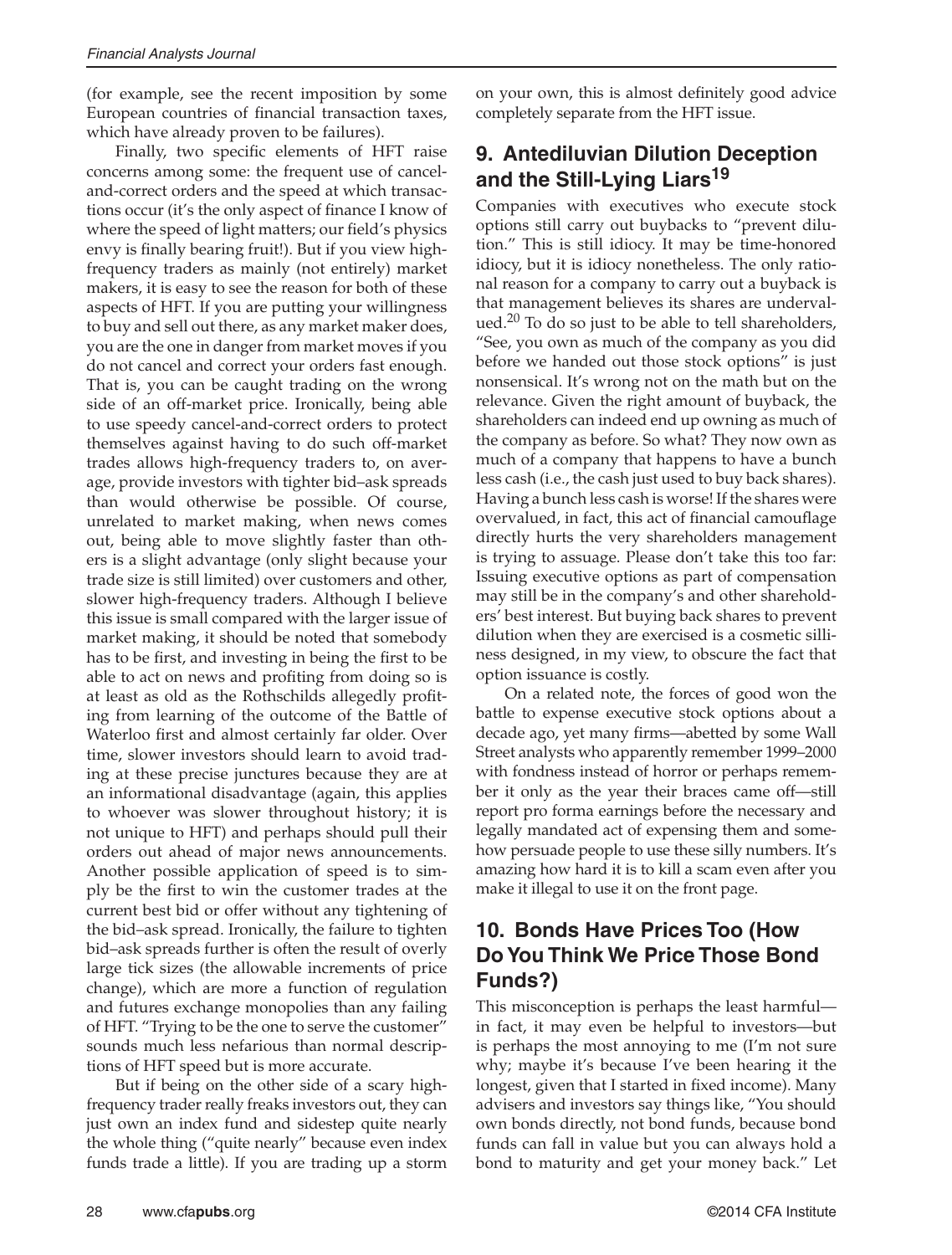me try to be polite: Those who say this belong in one of Dante's circles at about three and a half (between gluttony and greed). $21$ 

Bond funds are just portfolios of bonds marked to market every day. How can they be worse than the sum of what they own? The option to hold a bond to maturity and "get your money back" (let's assume no default risk, you know, like we used to assume for US government bonds) is, apparently, greatly valued by many but is in reality valueless. The day interest rates go up, individual bonds fall in value just like the bond fund. By holding the bonds to maturity, you will indeed get your principal back, but in an environment with higher interest rates and inflation, those same nominal dollars will be worth less. The excitement about getting your nominal dollars back eludes me.

But getting your dollars back at maturity isn't even the real issue. Individual bond prices are published in the same newspapers that publish bond fund prices, although many don't seem to know that. If you own the bond fund that fell in value, you can sell it right after the fall and still buy the portfolio of individual bonds some say you should have owned to begin with (which, again, also fell in value!). Then, if you really want, you can still hold these individual bonds to maturity and get your irrelevant nominal dollars back. It's just the same thing.

Those believing in the subject fallacy often also assert that another negative feature of bond funds is that "they never mature" whereas individual bonds do. That's true. I'm not sure why anyone would care, but it's true. But the real irony is that it's only true for individual bonds—not the actual individual bond portfolio these same investors usually own. Investors in individual bonds typically reinvest the proceeds of maturing bonds in new long-term bonds (often through the use of a "laddered portfolio"). In other words, their portfolio of individual bonds,

#### **Notes**

- 1. This really is the very simplest framework. Although this section is, to a large extent, a defense of the concept and use of volatility, simple well-behaved symmetric volatility measures are not the only weapon in the quantitative risk management toolkit by a long shot. For instance, another common criticism of measuring volatility is that it treats the upside and the downside similarly, but there are quantitative measures that deal with this distinction. For instance, volatility would be particularly inappropriate for option-like securities with by-design asymmetric payoffs.
- 2. See Shleifer and Vishny (1997) for the situation where you are metaphysically certain you are right but you can still be practically wrong if you are forced out of a position, if you panic, if your client panics, and so on.
- 3. Studying this issue further is definitely worthwhile because many other issues arise when examining it more deeply, including the following: (1) risk being about individual

each of which individually has the wonderful property of eventually maturing, never itself matures. Again, this is precisely like the bond funds that they believe they must avoid at all costs.

I'm sorry if I've destroyed the peace of mind of individual bondholders everywhere by informing them that owning only individual bonds does not solve the problem that bonds are risky. I'm also sorry if the irrelevant idea that you'll eventually get your nominal money back on a bond was comforting to many. It is actually quite possible that I have made some readers worse off by destroying these illusions. It's possible that the false belief that individual bonds don't change in price each day like a bond fund's net asset value does led to better, more patient investor behavior. I admit that listening to me is not always a pleasant or even wealthenhancing experience.

#### **Conclusion**

I am not so arrogant that I dismiss the idea that I also have some crazy notions that might make another's list of peeves and that I could benefit from reading it. Also, although I will admit to nothing, at times, I have certainly made some of the mistakes I have discussed, and whatever lessons I've learned have often come from experience—not before-thefact superior reasoning.

Finally, I certainly have some peeves I haven't shared, but I must stop here lest anyone think I'm a curmudgeon.

*I'd like to thank Jonathan Beinner, Aaron Brown, Tom Dunn, Antti Ilmanen, Ronen Israel, John Liew, Michael Mendelson, and Hitesh Mittal for very helpful comments.*

*This article qualifies for 0.5 CE credit.*

investments versus being about portfolios (preview: although it can still be expressed with expected return, I have more sympathy for obsessing over the left tail of each security in a very concentrated portfolio versus a very diverse one); (2) rebalancing (preview: unless things jump to zero, how you act along the way determines much of how harmful a particular left tail can be); (3) the idea that some risk may be very short term and mean reverting, which inflates "return volatility," but perhaps can be traded against (by quants or non-quants); (4) geometric versus arithmetic returns; and (5) dynamic versus static portfolio choice.

- 4. For a related editorial, see Sullivan (2010).
- 5. Some argue that debt bubbles are more dangerous than equity bubbles or that the tech bubble was a smaller segment of the economy, but these are some of the counterpoints I mentioned in the beginning that I'm leaving for another day!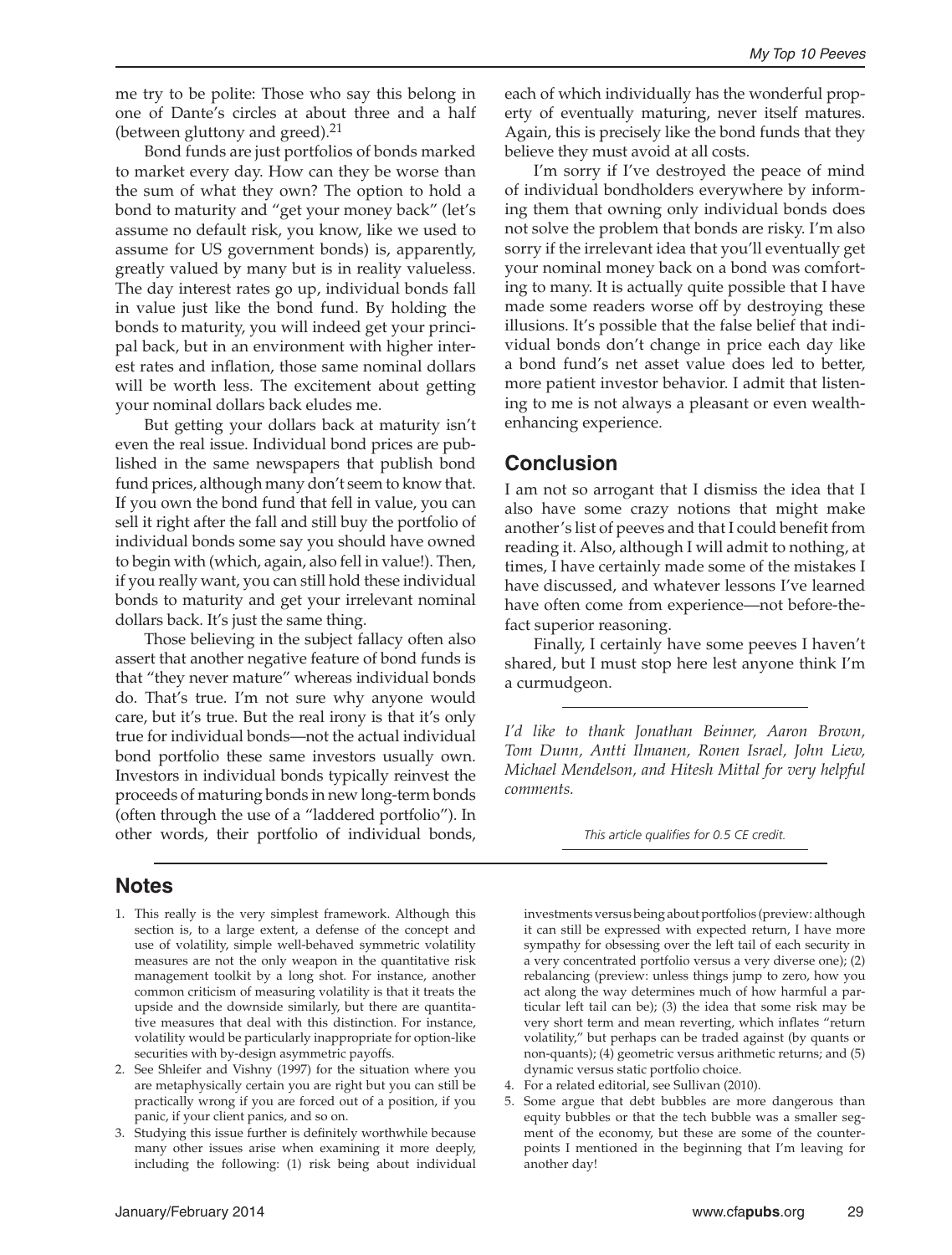- 6. For instance, the regulatory and rating agency blind spot in AAA securities probably contributed to the bubble's growth and the ensuing financial crisis, so I'm not saying some of the same explanations do not apply to both. But these two events were still separate, and many other much-arguedover potential explanations apply to only one or the other.
- 7. See Sharpe (1991, 2010) for similar points regarding this issue and investment outperformance.
- 8. There are weaker definitions of active versus passive than mine. For instance, one definition is that anyone who follows an index is passive (so any definable strategy, no matter what the fee or turnover, is passive as long as you can write it in the form of an index, which really amounts to calling any quantitative strategy passive, which I think is quite odd). Another is that passive just means low turnover. If people are using this definition, I partially withdraw my peeve. But I would replace this section with a peeve about weak straw-man definitions that don't mean much because I think low turnover is a very weak definition of passive. For instance, to me, possessing low turnover but maintaining a huge difference from cap weighting, such as owning a very concentrated portfolio, is a very active—not passive—strategy that simply doesn't call for changes very often. In other words, to me, passive is about being cap weighted or close to it, not about how many calories you burn while investing.
- 9. In the interest of full disclosure, my own firm runs investment products like some of these and occasionally uses these labels.
- 10. HML, originally from Fama and French (1993), stands for "high minus low" and refers to going long a diversified portfolio of high-book-to-price (low-price-to-book) stocks and shorting a diversified portfolio of the opposite. In other words, it's a diversified factor that represents the return spread of "cheap" or "risky" (depending on your views on market efficiency) value stocks over "expensive" or "lowrisk" growth stocks.
- 11. Disclosure: Some indeed are mine or, more precisely, AQR Capital Management's.
- 12. Some who criticize "active management" are really criticizing those who pick individual stocks who often use nonsystematic means (traditional stock pickers). Without commenting on this criticism, I would call such a style a particular type of active management, with active still being a far more general category that, again, includes any nontrivial deviation from the cap-weighted market.
- 13. And, as a side point, if that bet does the same thing others have been doing for years, you don't get to call it "new" because you have a new name for it and it's in a new package.
- 14. Disclosure: Most of AQR's assets under management are not hedge funds, but the firm does run a significant amount of hedge fund assets.
- 15. Consider rolling seven-year versions of the betas of equity long–short hedge funds, as calculated in Asness et al. (2001), who accounted for both contemporaneous and lagged market exposure: The median seven-year period has a beta with the S&P 500 Index of 0.47, and the most recent seven-year period is at 0.44.
- 16. Of course, these things are connected because if hedge funds ran their portfolios fully hedged, the commentators would find it far easier to get it right!
- 17. See Harris (2013) for an article that, in my opinion, agrees with my view in general but that delves much deeper into, among other things, this set of activities I'm not vouching for (or condemning) here. Although I believe more discussion is needed, Harris examined some interesting possibilities regarding market design to mitigate what he sees as some of the negative aspects of HFT (while still agreeing that on net, HFT greatly lowers investors' costs). He also discussed the fact that many potential problems that are laid at the feet of HFT, such as order anticipation, are far from new even though they are often treated as problems unique to HFT.
- 18. This activity includes trying to avoid market making when on the wrong end of an "informed" trader; admittedly, this is sometimes hard to distinguish from an information-based trade by the high-frequency traders themselves.
- 19. See "Stock Options and the Lying Liars Who Don't Want to Expense Them" (Asness 2004).
- 20. One other potential purpose of a buyback is to raise the financial leverage of the common stock. If more aggressive common stock is desired and investors cannot, as simple theory often assumes, lever on their own, doing so may provide added value to investors. However, I believe I'm now creating reasonable explanations that are decidedly not the reasons being claimed in the real world.
- 21. Of course, there can be other reasons to choose between a portfolio of directly owned bonds and a bond fund that I don't address here. Taxes can be different. The commission and bid– ask costs of individual bonds can differ from the fee the fund charges and the trading costs incurred. If the fund is actively managed, you should invest largely on the basis of your belief in the net-of-fee skill of the manager. Diversification is generally greater in a fund—particularly, of course, for bonds with default risk. If the bonds are particularly illiquid, hard to mark, or expensive to trade, being in a fund might subject you to costs imposed by others getting in or out. Those can all matter. Someone recommending bonds over a bond fund or vice versa on these grounds is not subject to this peeve.

#### **References**

Asness, Clifford S. 2004. "Stock Options and the Lying Liars Who Don't Want to Expense Them." *Financial Analysts Journal*, vol. 60, no. 4 (July/August):9–14.

Asness, Clifford S., Robert J. Krail, and John M. Liew. 2001. "Do Hedge Funds Hedge?" *Journal of Portfolio Management*, vol. 28, no. 1 (Fall):6–19.

Fama, Eugene F., and Kenneth R. French. 1993. "Common Risk Factors in the Returns on Stocks and Bonds." *Journal of Financial Economics*, vol. 33, no. 1 (February):3–56.

Harris, Larry. 2013. "What to Do about High-Frequency Trading." *Financial Analysts Journal*, vol. 69, no. 2 (March/ April):6–9.

Sharpe, William. 1991. "The Arithmetic of Active Management." *Financial Analysts Journal*, vol. 47, no. 1 (January/February):7–9.

———. 2010. "Adaptive Asset Allocation Policies." *Financial Analysts Journal*, vol. 66, no. 3 (May/June):45–59.

Shleifer, Andrei, and Robert W. Vishny. 1997. "The Limits of Arbitrage." *Journal of Finance*, vol. 52, no. 1 (March):35–55.

Sullivan, Rodney N. 2010. "The Art of the Better Forecast." *Financial Analysts Journal*, vol. 66, no. 6 (November/ December):6–9.